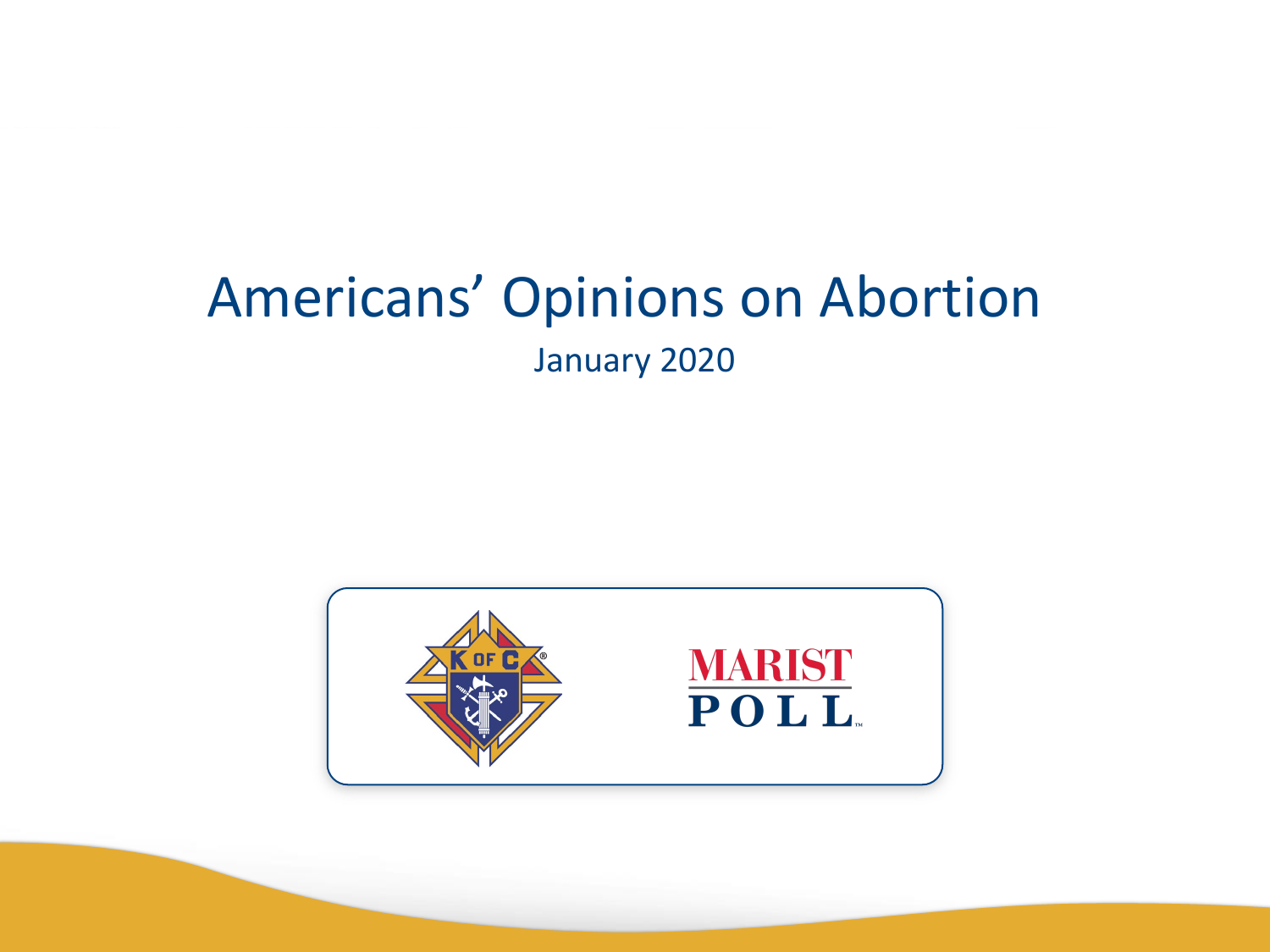#### When asked to align with one side of the abortion debate, a majority of Americans describe themselves as pro-choice.



*On the issue of abortion, do you consider yourself pro-life or pro-choice?*



|             | <b>Pro-Life</b> | <b>Pro-Choice</b> | <b>Unsure</b> |
|-------------|-----------------|-------------------|---------------|
| Democrat    | 17%             | 78%               | 5%            |
| Republican  | 71%             | 28%               | 1%            |
| Independent | 40%             | 57%               | 4%            |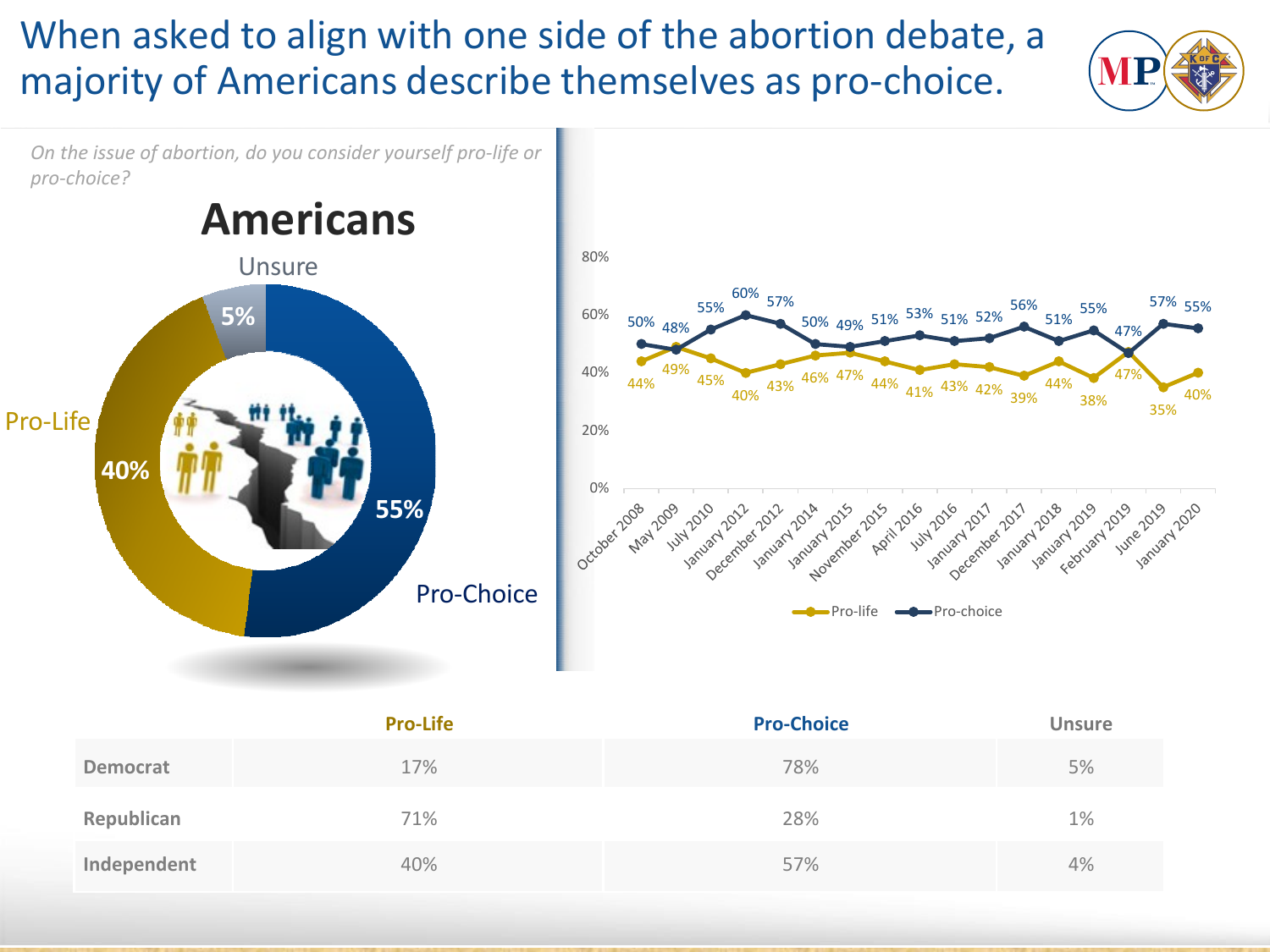### Seven in ten Americans, including nearly half who identify as pro-choice, want significant restrictions on abortion.



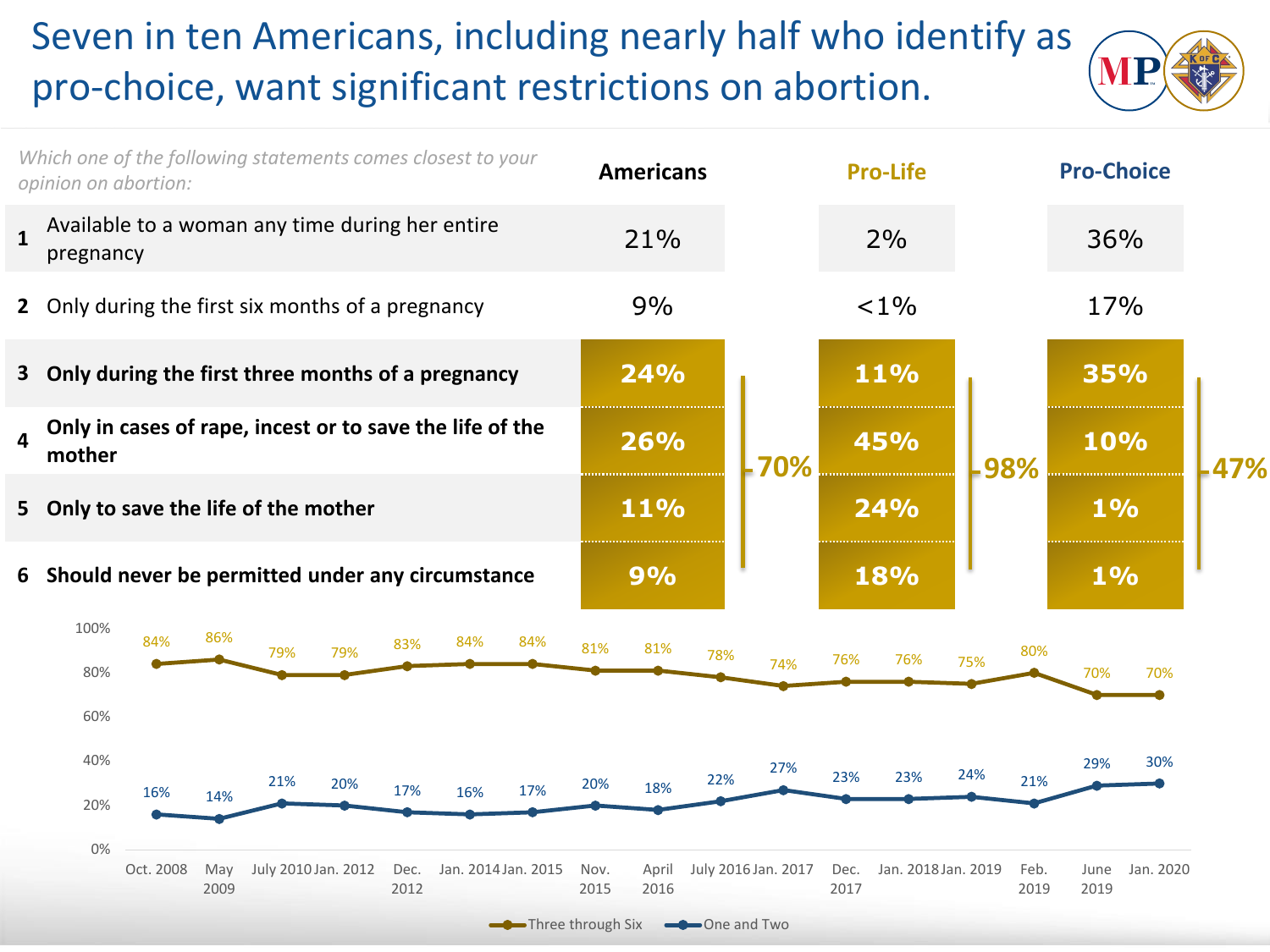For most Americans, a candidate's position on abortion is a deciding factor in their vote, including a plurality who say it is a major factor to them.



# **Americans**



*Is a politician's position on abortion a major factor, a minor factor, or not a factor in deciding your vote for president?*

|                 | <b>Major factor</b> |  |
|-----------------|---------------------|--|
| <b>Pro-life</b> | 45%                 |  |
| Pro-choice      | 35%                 |  |
| <b>Democrat</b> | 45%                 |  |
| Republican      | 43%                 |  |
| Independent     | 31%                 |  |

Americans who are pro-life are more likely to see the issue of abortion as a major factor in deciding their vote than are Americans who consider themselves prochoice.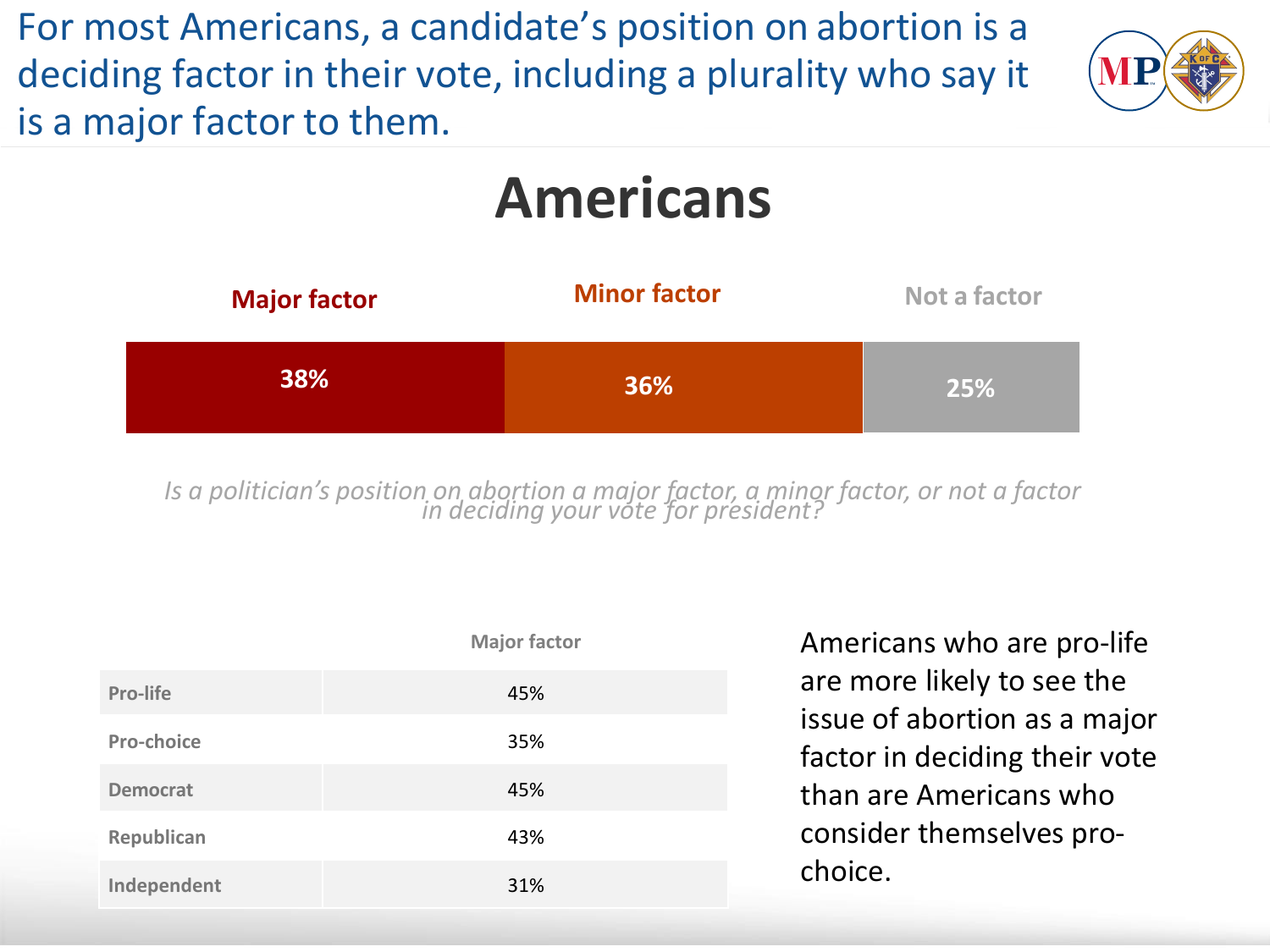Most Republicans, more than six in ten independents, and even a notable proportion of Democrats want to vote for a candidate who wants significant restrictions on abortion.



*Thinking about a candidate´s position on abortion, which one of the following are you most to likely vote for:*

|                  | A candidate who<br>thinks abortion<br>should be available<br>to a woman any time<br>she wants one<br>during her entire<br>pregnancy | A candidate<br>who thinks<br>abortion<br>should be<br>allowed only<br>during the<br>first six<br>months of a<br>pregnancy | <b>Likely to</b><br>vote for a<br>candidate<br>who wants<br>significant<br><b>restrictions</b> | A candidate<br>who thinks<br>abortion<br>should be<br>allowed only<br>during the<br>first three<br>months of a<br>pregnancy | A candidate<br>who thinks<br>abortion<br>should be<br>allowed only<br>in cases of<br>rape, incest<br>or to save<br>the life of<br>the mother | A candidate<br>who thinks<br>abortion<br>should be<br>allowed only<br>to save the<br>life of the<br>mother | A candidate<br>who thinks<br>abortion<br>should never<br>be permitted<br>under any<br>circumstance |
|------------------|-------------------------------------------------------------------------------------------------------------------------------------|---------------------------------------------------------------------------------------------------------------------------|------------------------------------------------------------------------------------------------|-----------------------------------------------------------------------------------------------------------------------------|----------------------------------------------------------------------------------------------------------------------------------------------|------------------------------------------------------------------------------------------------------------|----------------------------------------------------------------------------------------------------|
| <b>Americans</b> | 25%                                                                                                                                 | 9%                                                                                                                        | 65%                                                                                            | 23%                                                                                                                         | 23%                                                                                                                                          | 12%                                                                                                        | 7%                                                                                                 |
| <b>Democrat</b>  | 41%                                                                                                                                 | 14%                                                                                                                       | 44%                                                                                            | 23%                                                                                                                         | 13%                                                                                                                                          | 4%                                                                                                         | 4%                                                                                                 |
| Republican       | 9%                                                                                                                                  | 3%                                                                                                                        | 88%                                                                                            | 19%                                                                                                                         | 29%                                                                                                                                          | 26%                                                                                                        | 14%                                                                                                |
| Independent      | 26%                                                                                                                                 | 11%                                                                                                                       | 62%                                                                                            | 24%                                                                                                                         | 27%                                                                                                                                          | 7%                                                                                                         | 4%                                                                                                 |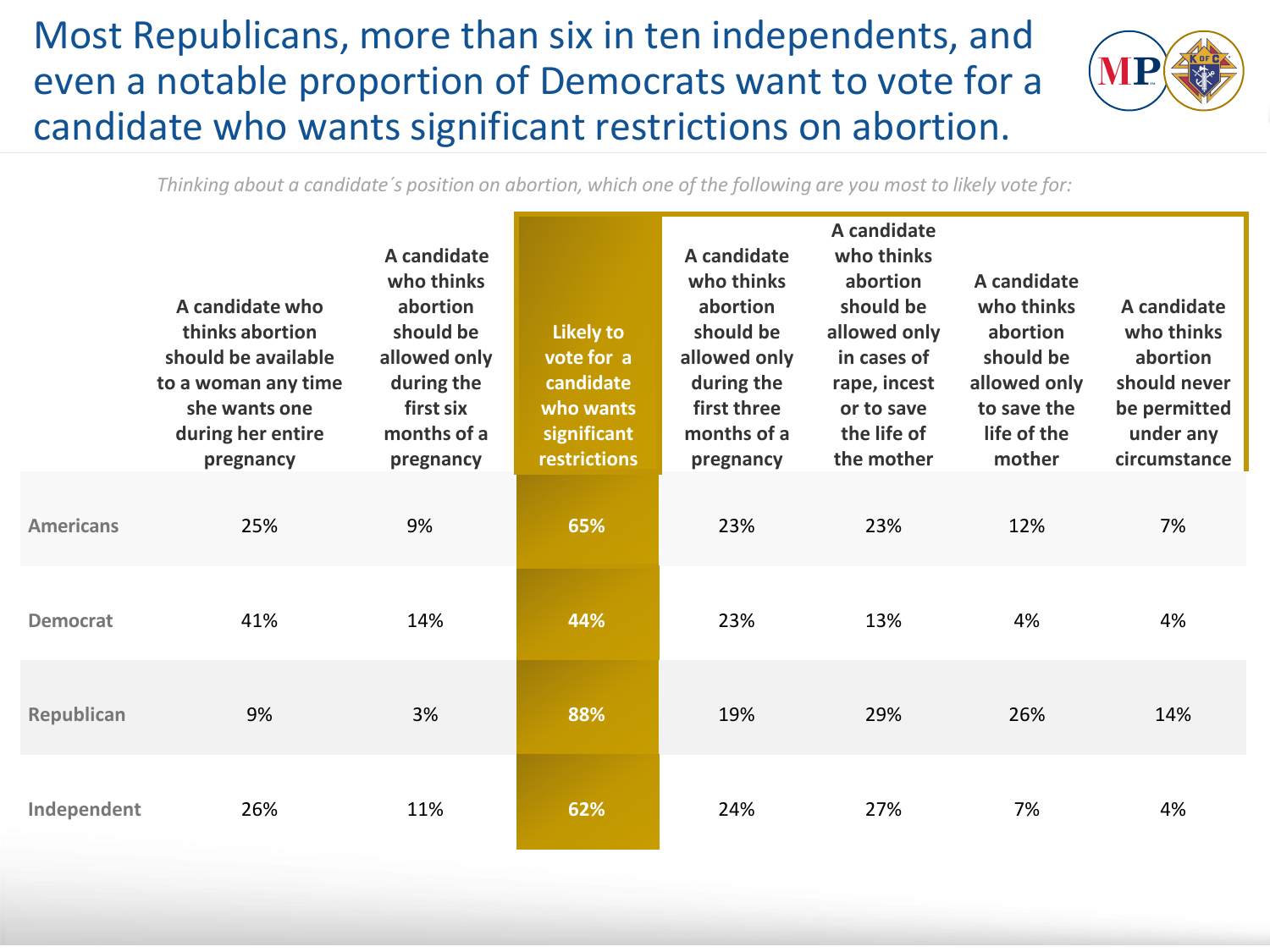## Most Americans agree laws can protect both a woman and the life of the unborn.



*Which statement comes closer to your view: One, it is possible to have laws which protect both the health and well-being of a woman and the life of the unborn; or two, it is necessary for laws to choose to protect one and not the other?*





Over three in four of those identifying either as pro-choice (78%) or as a Democrat (76%) believe laws can protect both a mother and her unborn child.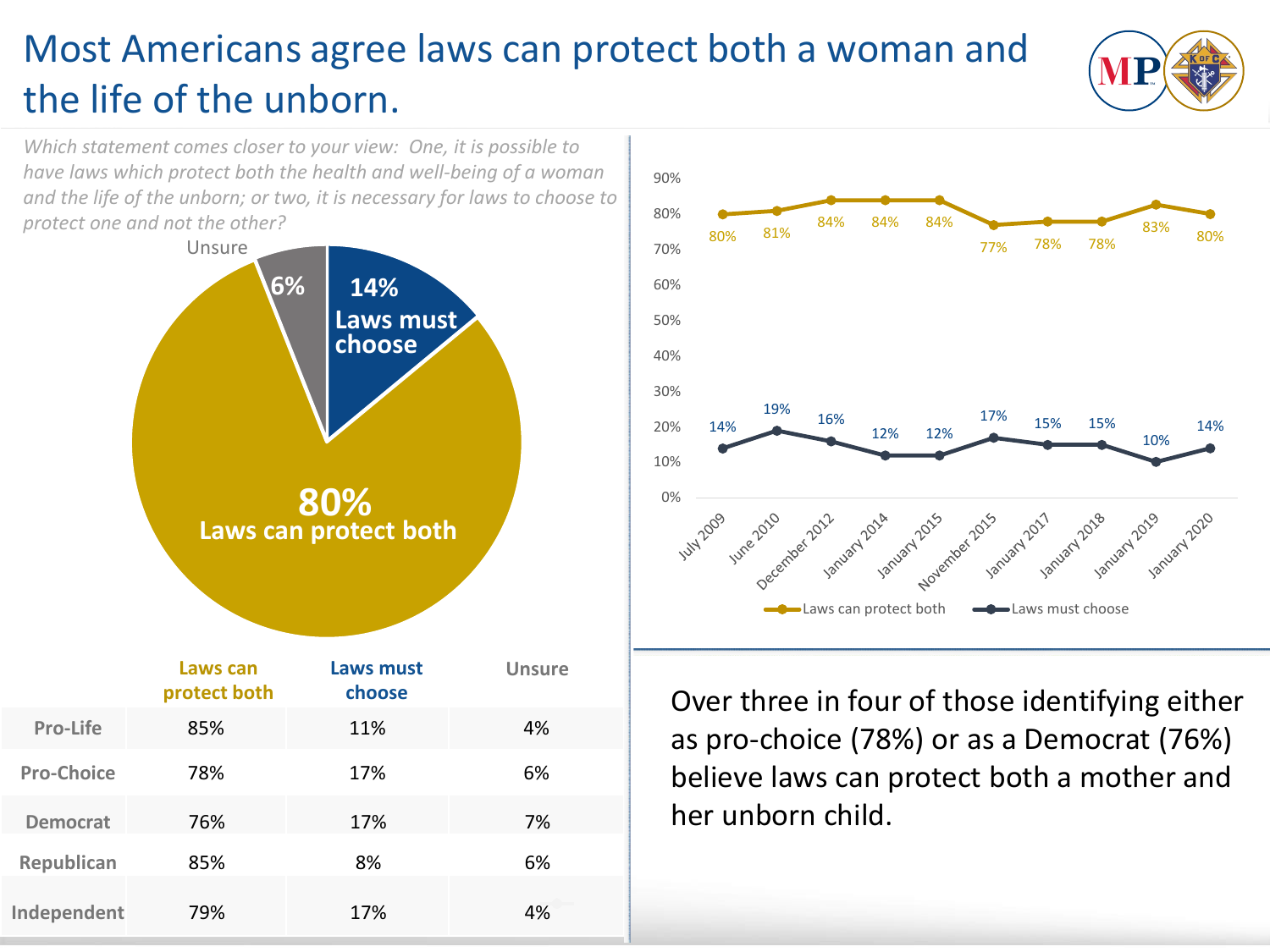#### Many Americans want Roe v. Wade reinterpreted to either send the issue to the states or stop legalized abortion.



*Which comes closest to your view of what the Supreme Court should do when it reconsiders Roe v. Wade, the 1973 ruling making abortion legal in the United States: It should rule to:*



|                   | Allow certain restrictions on abortions<br>as determined by<br>each state | Allow abortion to be legal without<br>restriction at<br>any time | <b>Make abortion illegal</b> |
|-------------------|---------------------------------------------------------------------------|------------------------------------------------------------------|------------------------------|
| Pro-Life          | 57%                                                                       | 4%                                                               | 35%                          |
| <b>Pro-Choice</b> | 38%                                                                       | 56%                                                              | 2%                           |
| <b>Democrat</b>   | 34%                                                                       | 56%                                                              | 5%                           |
| Republican        | 51%                                                                       | 11%                                                              | 34%                          |
| Independent       | 53%                                                                       | 32%                                                              | 12%                          |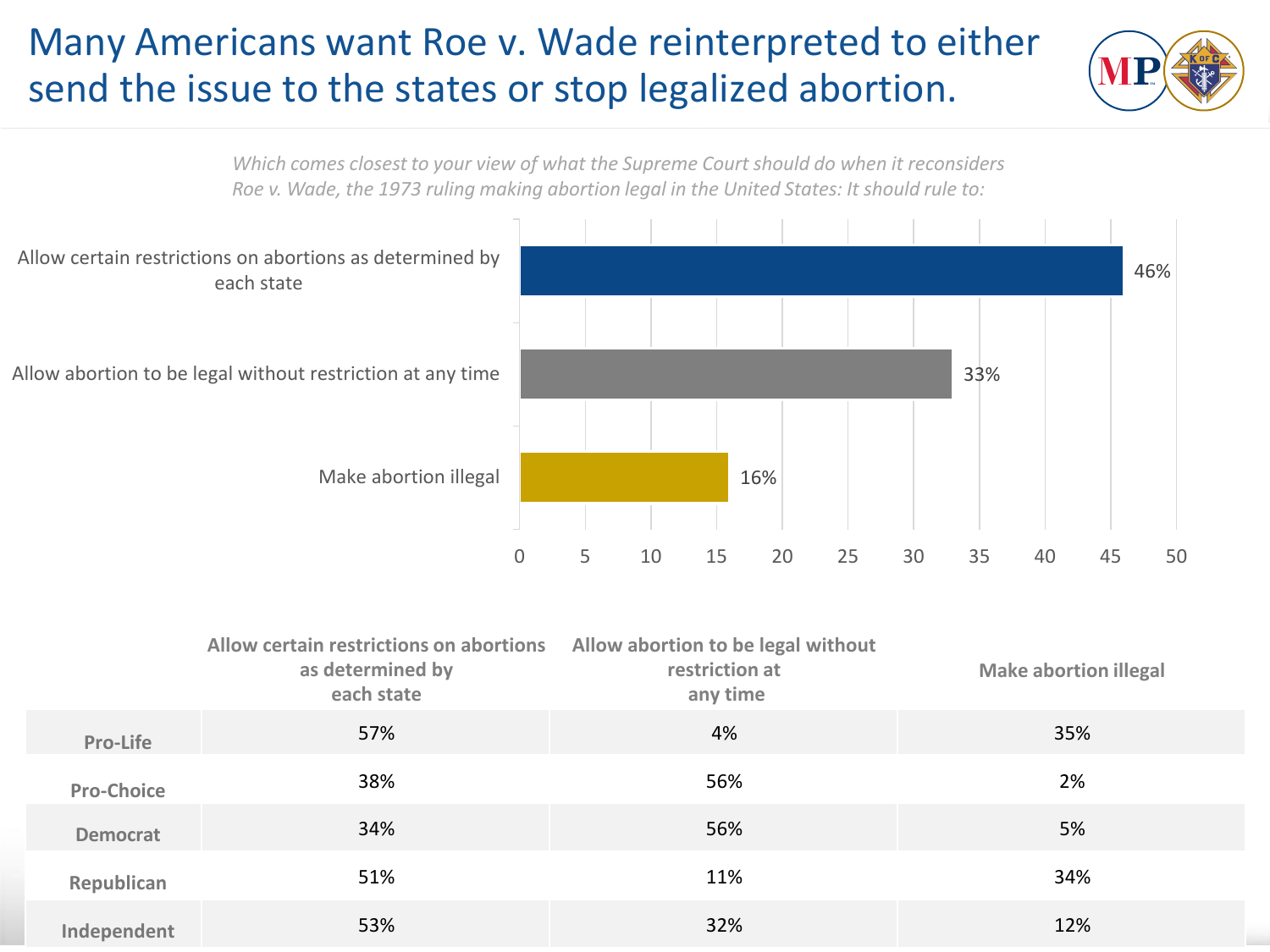### Six in ten Americans oppose using tax dollars to pay for a woman's abortion.



*Please tell me if you strongly support, support, oppose, or strongly* 



A majority of independents (42%) and a notable proportion of Democrats (35%) oppose tax payer funding of abortion.

|                   | <b>Strongly Support/Support</b> | <b>Oppose/Strongly Oppose</b> | <b>Unsure</b> |
|-------------------|---------------------------------|-------------------------------|---------------|
| Pro-Life          | 9%                              | 89%                           | 2%            |
| <b>Pro-Choice</b> | 60%                             | 37%                           | 3%            |
| <b>Democrat</b>   | 60%                             | 35%                           | 4%            |
| Republican        | 9%                              | 90%                           | 1%            |
| Independent       | 42%                             | 55%                           | 3%            |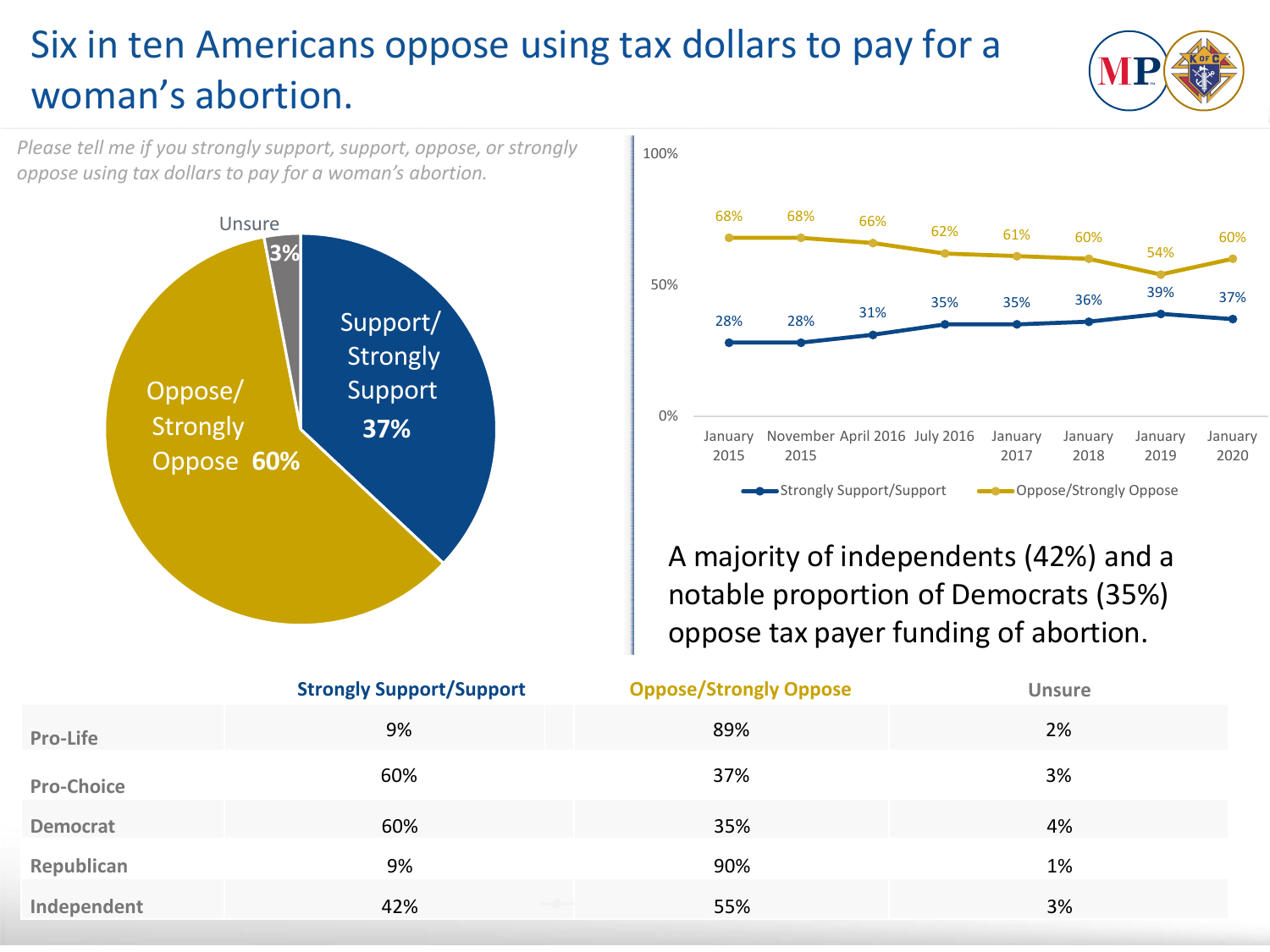More than three in four Americans oppose using tax dollars to support abortions in other countries.



**Americans**



Slightly over six in ten of those who identify as pro-choice (61%), oppose using tax dollars to support abortion in other countries.

|                          | <b>Pro-life</b> | <b>Pro-choice</b> |
|--------------------------|-----------------|-------------------|
| Strongly support/Support | 4%              | 36%               |
| Oppose/Strongly oppose   | 95%             | 61%               |
| Unsure                   | 1%              | 4%                |

*Please tell me if you strongly support, support, oppose, or strongly oppose using tax dollars to support abortion in other countries.*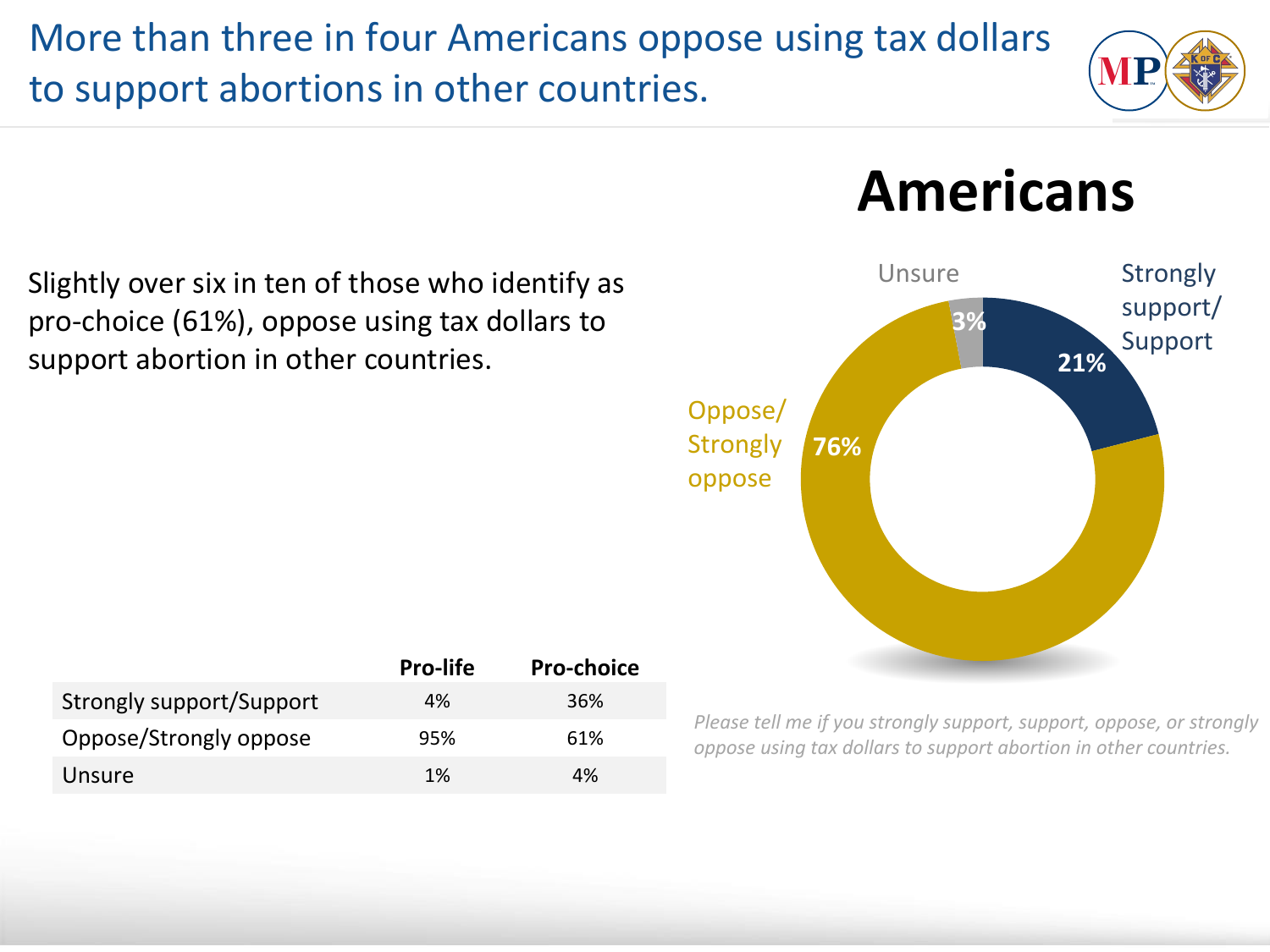Nearly two-thirds of Americans oppose abortion if the child will be born with Down Syndrome.



Half of those who identify as pro-choice (50%), oppose aborting a child based on the expectation that the baby will be born with Down Syndrome.

> Oppose/Strongly oppose

|                          | <b>Pro-life</b> | <b>Pro-choice</b> |
|--------------------------|-----------------|-------------------|
| Strongly support/Support | 8%              | <b>39%</b>        |
| Oppose/Strongly oppose   | 85%             | .50%              |
| Unsure                   | 6%              | 10%               |

# **Americans**



*Please tell me if you strongly support, support, oppose, or strongly oppose abortion because the child will be born with Down Syndrome.*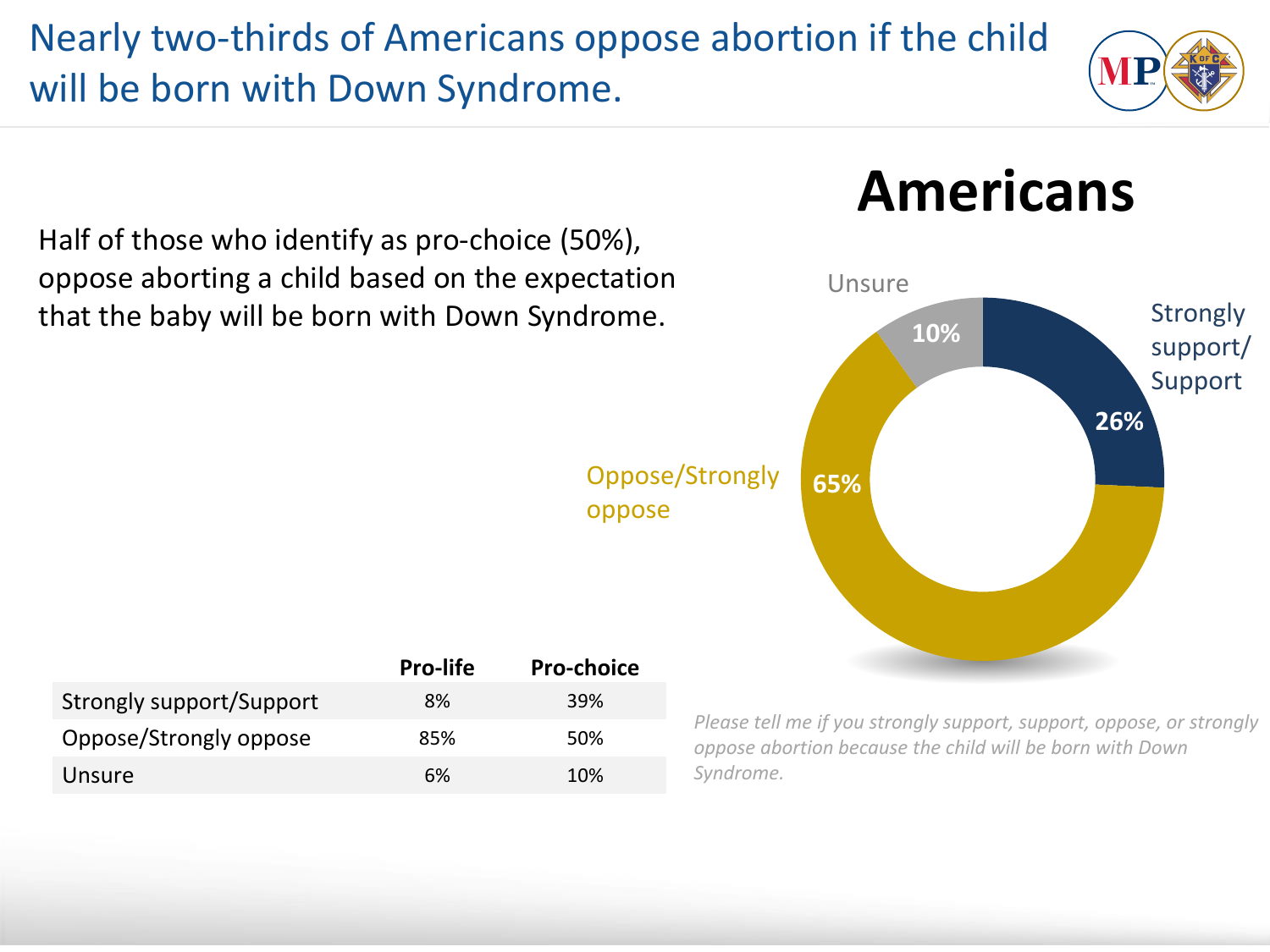### A majority of Americans want to ban abortion after 20 weeks of pregnancy.

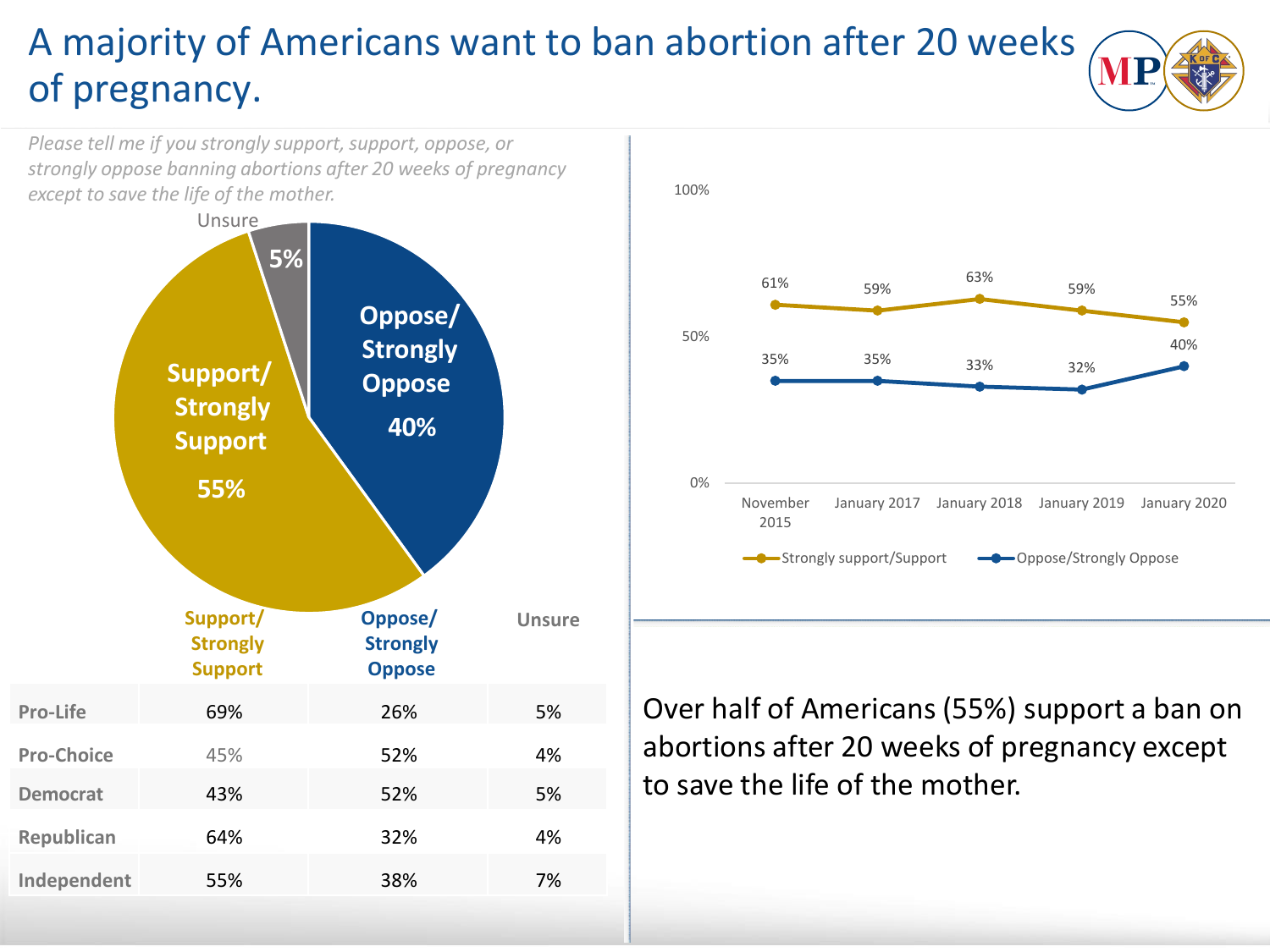Over half of Americans support requiring a woman to have an ultrasound at least 24 hours before the procedure.



Nearly four in ten of those who identify as prochoice (38%), support an ultrasound at least 24 hours before an abortion procedure.



|                          | <b>Pro-life</b> | <b>Pro-choice</b> |
|--------------------------|-----------------|-------------------|
| Strongly support/Support | 72%             | 38%               |
| Oppose/Strongly oppose   | 20%             | 57%               |
| Unsure                   | 8%              | .5%               |

## **Americans**

*Please tell me if you strongly support, support, oppose, or strongly oppose requiring a woman to have an ultrasound at least 24 hours before the procedure.*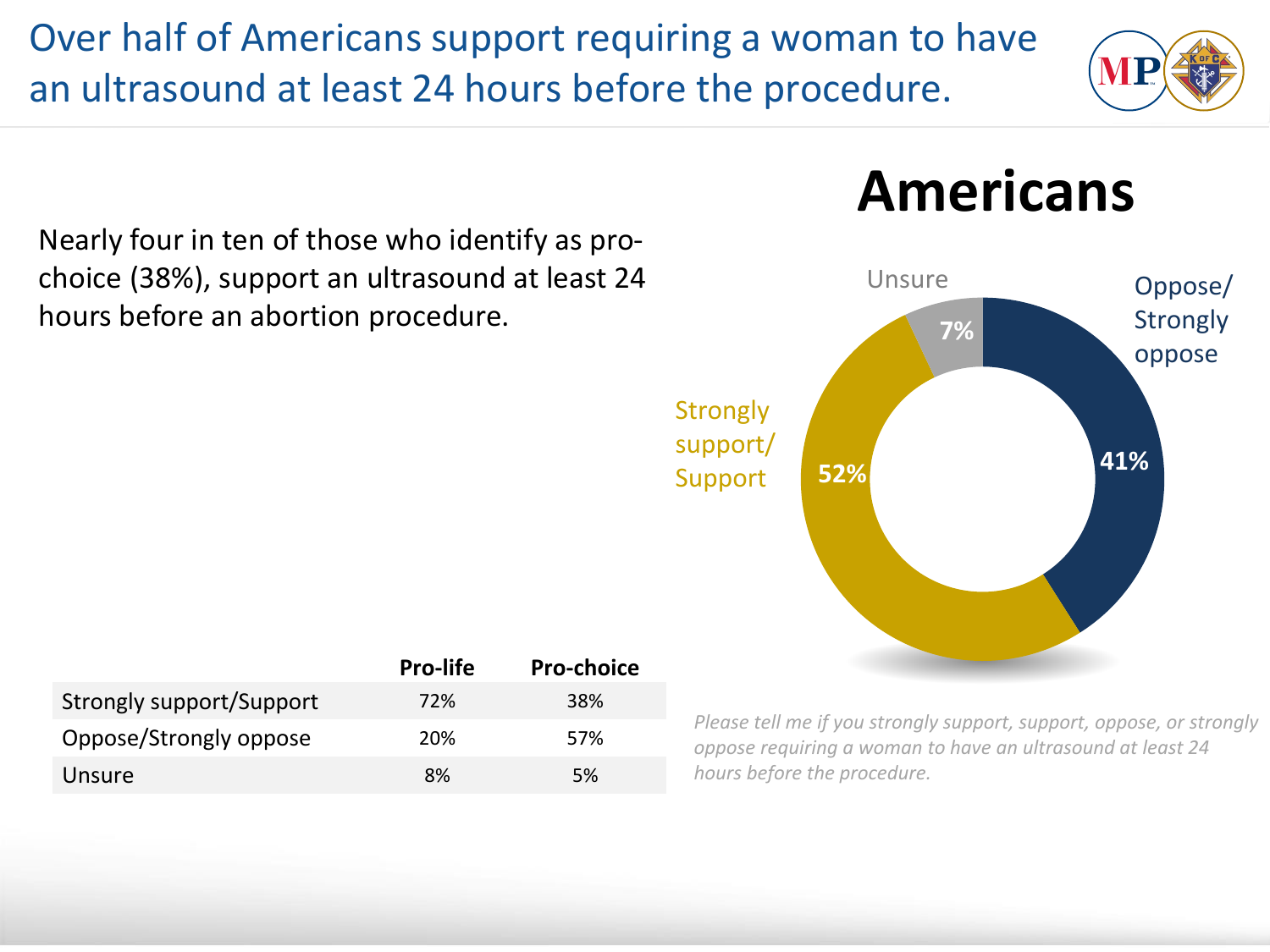# How the survey was conducted



- The survey was conducted by The Marist Poll sponsored and funded in partnership with The Knights of Columbus. Adults 18 years of age and older residing in the continental United States were interviewed by telephone using live interviewers. The questions were available in English or Spanish.
- 1,237 adults were interviewed from January  $7<sup>th</sup>$  through the 12<sup>th</sup>, 2020.
- Mobile telephone numbers were randomly selected based upon a list of telephone exchanges from throughout the nation from Dynata (formerly Survey Sampling International). The exchanges were selected to ensure each region was represented in proportion to its population. Mobile phones are treated as individual devices. After validation of age, personal ownership, and non-business-use of the mobile phone, interviews are typically conducted with the person answering the phone. To increase coverage, respondents were also reached through random dialing of landline phone numbers. Within each landline household, a single respondent is selected through a random selection process to increase the representativeness of traditionally undercovered survey populations. Assistance was provided by Luce Research for data collection. The samples were then combined and balanced to reflect the 2017 American Community Survey 1-year estimates for age, gender, income, race, and region.
- The results are statistically significant within  $\pm$ 3.7 percentage points. The error margin was adjusted for sample weights and increases for cross-tabulations.
- Analysis of sub-groups is included in this report when noteworthy and/or statistically different. Please note that some totals may not add to 100% due to rounding.